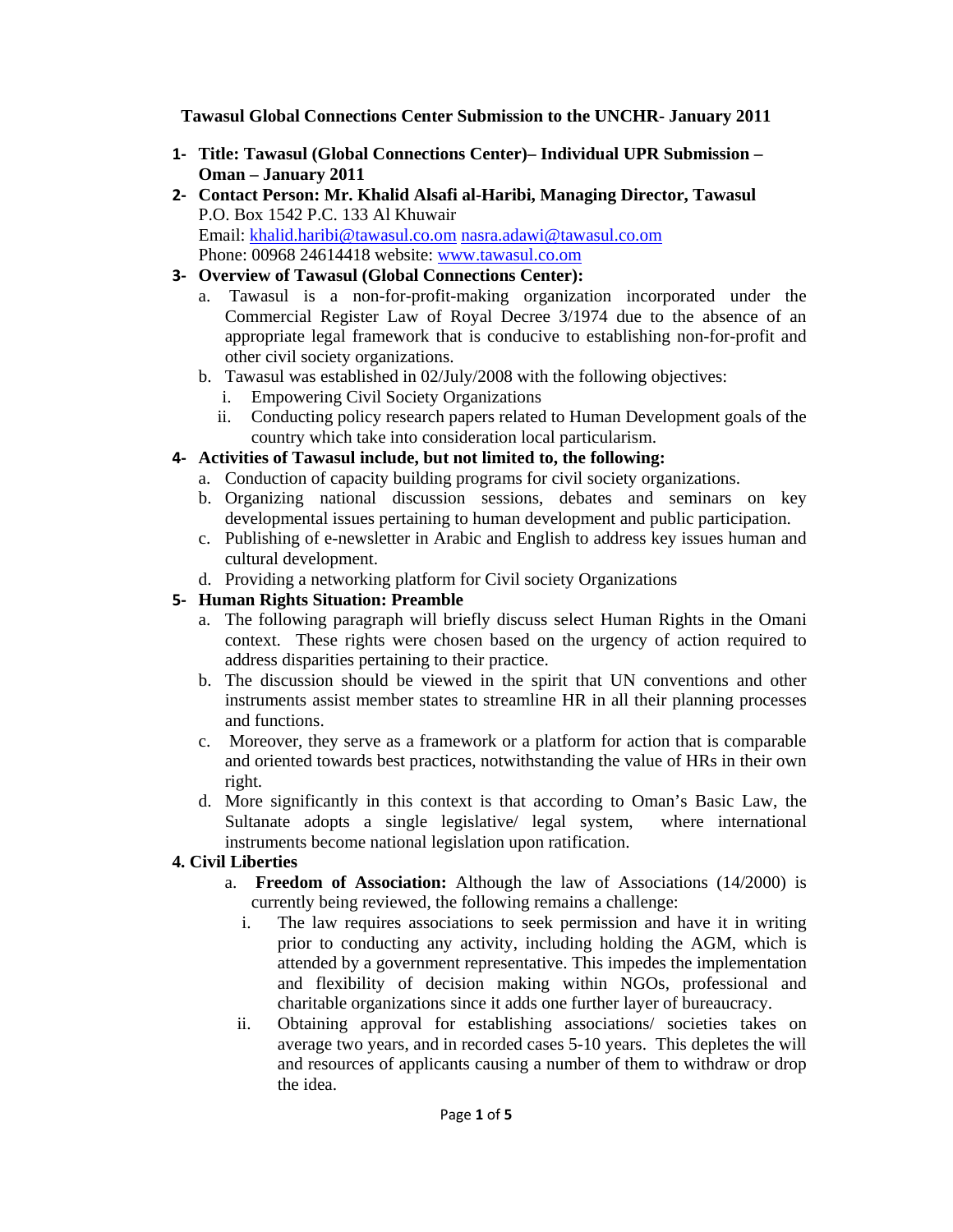- iii. The government does not provide professional and charitable associations with access to public funds or support.
- iv. **Recommendations:** the law should be revised to make it less restrictive, since recent revisions made the law only more restrictive and complicated. Civil society organizations should be perceived by the authorities as a means of development and a platform for community based action and an embodiment of citizen responsibility and accountability. An essential component of this revision should be granting access to public funds to further cement the participatory process and accountability to society.

#### **b. Freedom of the Press**

- i. The Law of Publication (49/1984) and related media regulations, need to be amended with particular reference to penalties of imprisonment, which has subjected journalists and media establishments to discretion of government authorities and subsequently lead to fear and self censorship. This has prevented the press from exercising its due role of ensuring accountability and access to information.
- ii. Licensing requirements for private media outlets are not clear and unnecessarily restrictive.
- iii. **Recommendations:** The law needs to be reviewed and revised in the areas identified above. Furthermore, existing regulations restricting unreasonably the establishment and operation of private media outlets should be lifted. This is should be seen in the spirit of freedom of opinion and expression. Laws should be drafted from a Human-Rights perspective.
- c. **Right of Domicile and Non Discrimination**:
	- i. Omani Nationality law discriminates against Omani men and women married to non Omanis whereas Omani women and men require a permit to marry foreign nationals. Failure to comply with the regulation may subject a person to imprisonment, termination of work, loss of nationality (citizenship) or all the above. Duration of obtaining such a permit varies on case by case and is generally lengthy and bureaucratic extending at times to two years. This regulation infringes on personal choice and freedom and leads to an unhealthy situation of discrimination between men and women on hand and among citizens on the other.
	- ii. **Recommendations:** The aforementioned law should be immediately revised by deleting articles restricting the exercise of the right to choose spouse.

#### **5. Special Groups' Rights:**

#### **a. Women and Children Rights:**

- i. Omani women have a place of distinction in the current political landscape due to the special attention accorded by the HM the Sultan (Head of State), prompting women's participation in several developmental fields.
- ii. The Sultanate of Oman has ratified the Convention on the Elimination of All Forms of Discrimination against Women (CEDAW), however, with 4 reservations. Most notably is the reservation on Article (9) of the CEDAW pertaining to the right of women to pass their nationality (citizenship) to their children, whereas in Oman, nationality (citizenship) is passed through the father. Consequently, women's right to custody is compromised. Mothers can pass their citizenship (nationality) to their children if the child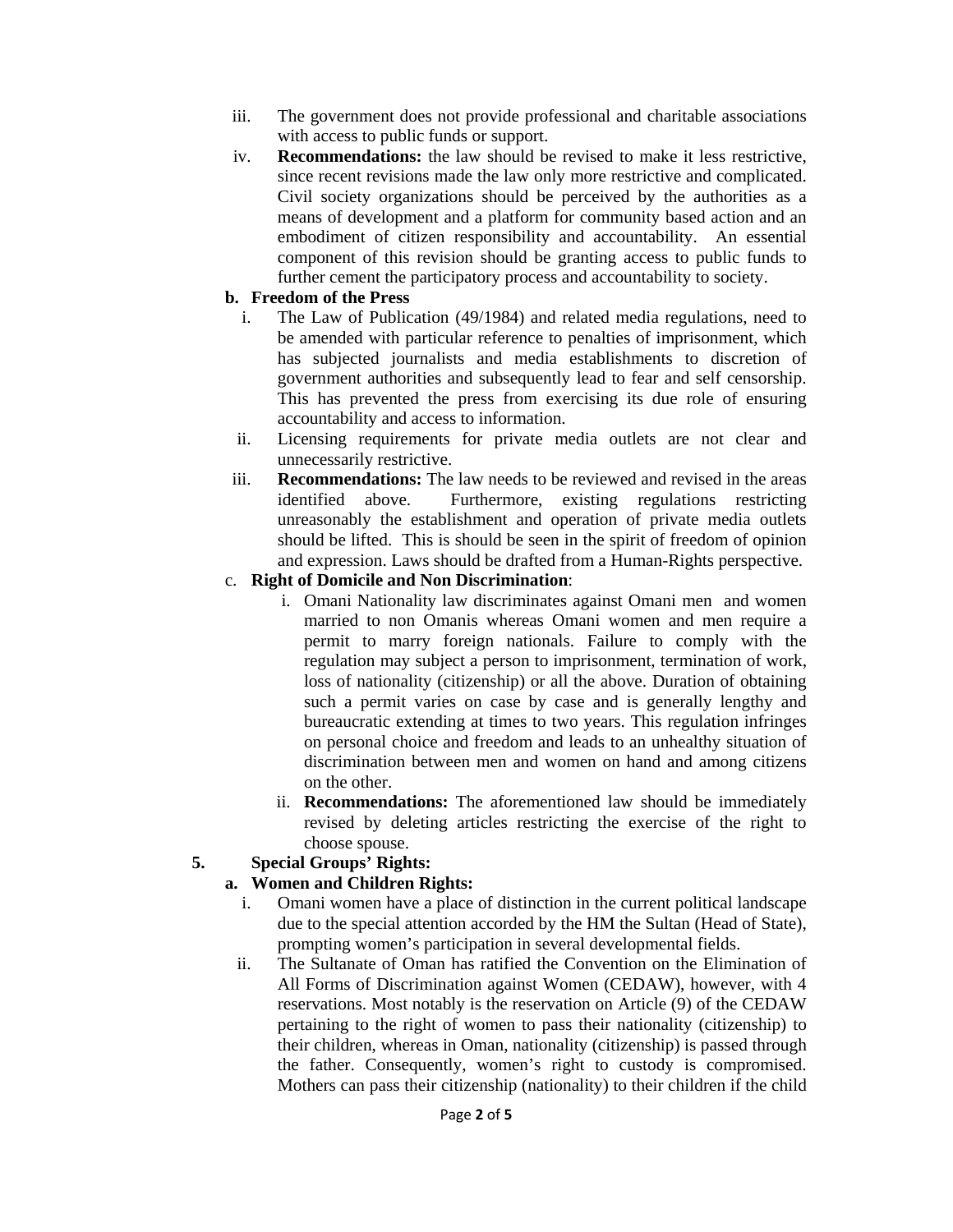is fatherless or without nationality. Furthermore, Omani women married to non-Omanis cannot sponsor their husbands to live in Oman. Their residency is conditioned by having an employment contract. Children (18 years old and above) suffer the same fate. This would also render these children unable to inherit their mothers, as foreign national (except for GCC nationals) have several restriction on property ownership in Oman.

- iii. Other challenges for women and children include, but are not limited to, the following:
	- Lack of organized assistance, government campaign to combat gender based violence and child abuse through sufficient Human Rights based administrative and legal measures and training as well as public awareness towards and community based initiatives.
	- Lack of comprehensive national surveys and studies on gender related issues.
	- Insufficient welfare services for orphans and foundlings since there is only one government owned and run orphanage. A major privately sponsored orphan-city is being completed now and will be handed over to the government for management. Serious administration, human resources and policy challenges remain to be overcome.
- **iv. Recommendations:** The government should take necessary legal and administrative measure to ensure the following:
	- Creating a legal environment that protects women and children from violence, by implementing a system that encourages victims to report attacks, protects them and their families and deters perpetrators from committing these abuses.
	- Ensuring that complaints of gender based violence are properly registered by the police and investigated, and any crimes prosecuted leading to the conviction of the perpetrators.
	- Training the law enforcement officers on handling victims of abuse and violence, particularly with women and children.

### b. **Persons with Disabilities:**

- i. Persons with disabilities are disadvantaged in terms of integration into public life, schools and employment particularly in the private sector.
- ii. A major in-school-integration project was announced by the government, as part of the current five-year-development plan, but it has met serious financial and human resources challenges which apparently have led to its suspension.
- iii. Moreover, not all services are physically accessible to persons with disabilities, though some sporadic attempts are visible. Persons with disabilities in areas outside the capital area are not accorded due care and attention.
- iv. **Recommendations:** The government should develop life-cycle based strategy to orientate support services towards integration of persons with disabilities, take necessary measures to raise awareness and ensure the enforcement of the employment quota for persons with disabilities prescribed in the Omani labor law.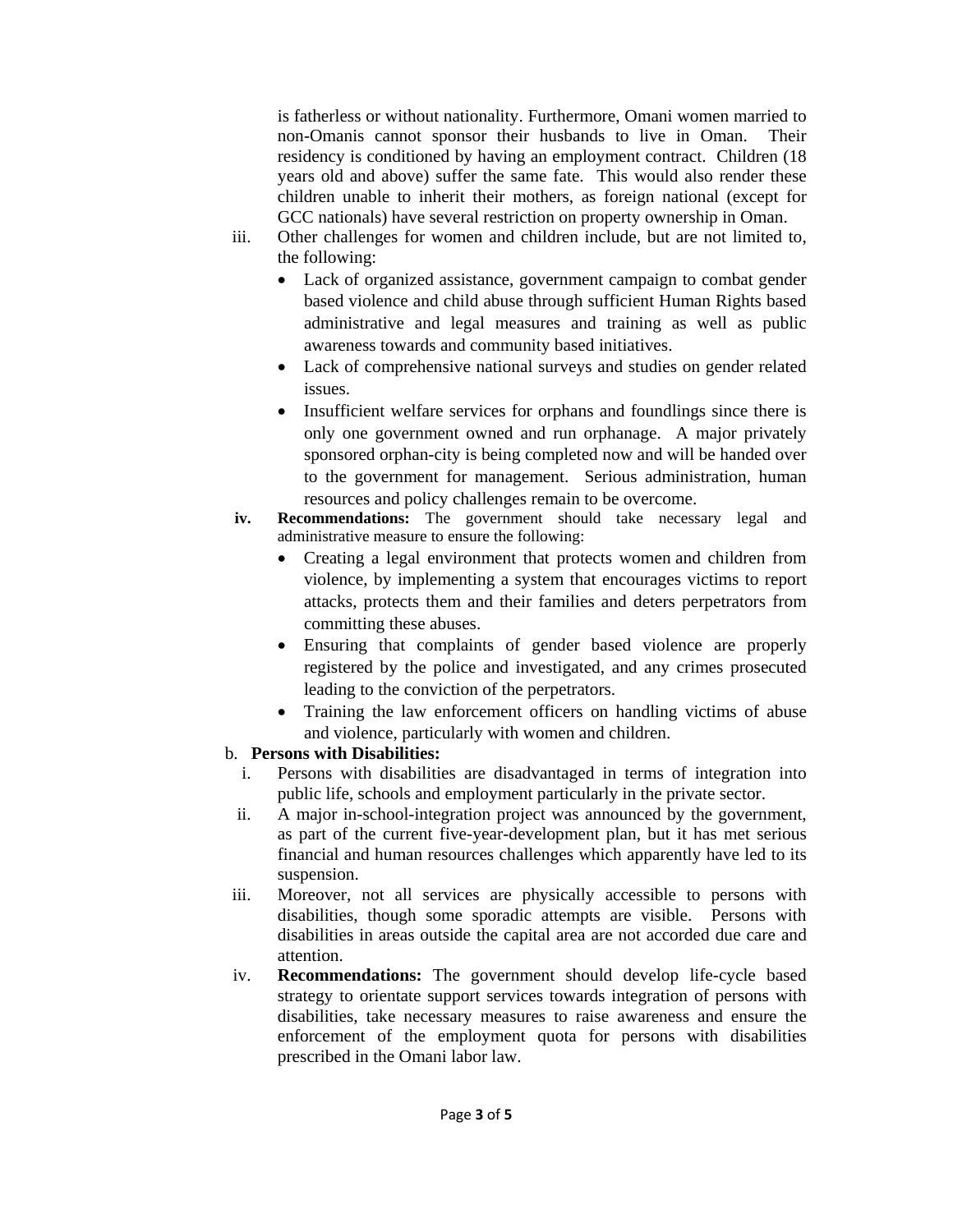- **6. Labor:** Oman is a signatory to the International Labor Organization (ILO) and its conventions. Though great strides have been achieved towards fulfilling those conventions and Human Rights principles and instruments, the following issues remain a challenge:
	- a. Labor/ trade Unions have not formed industry-wide federations, as per the law, mainly due to modest understanding among employers and employees about the use and value of industry federations, leave alone the Human Rights and Legal significance.
	- b. As per the law labor unions cannot organize activities nor participate in even local, regional or international without the consent of the General Federation of Trade Unions, which has not been rendering sufficient support to its main stakeholders.
	- c. Labor regulations do not offer any provisions to help expatriate labor communities to integrate into the community and culture.
	- d. **Recommendations:**
		- Industry wide federations must be encouraged along with limiting the influence of the General Federation of Trade Unions.
		- More efforts need to be exerted by the government and employers to integrate expatriate labor force into the community

# **7. Legal and Judicial Systems:**

- a. Oman adopts a monist legal system where international law instruments become, and supersede, national laws upon ratification. This has been causing some confusion and conflict of laws resulting subsequently in some deficiencies in the delivery of justice. Omani legislation exhibit features of Latin (civil), Common-Law and Shari'ah schools.
- b. To further compound the issue, Oman adopted a civil court system in 1999. Until then, judges have been drawn from a pool of Shari'ah graduates. These judges are not fully conversant with the implications of a monist legal system vis-à-vis impact of conventions on jurisdiction, right to litigate and legal conditioning of cases put forward.
- c. Moreover, laws and regulations have not been and are not being drafted from a Human-Rights-Perspective, instead a more procedural and governmental perspective is adopted. This is due to the fact that all laws and regulations are initiated by the Executive authority. However, the Supreme Court has been continuously conscious of Human Rights in its judgments and cassation orders.
- d. Most cases are filtered through courts of First Instance. There are 41 courts across the country. Courts have been inundated with cases, which led to the restoration of traditional mediation and reconciliation practices. They have been legalized and institutionalized through committees within the court system which have led to the reduction of the number of cases entering the court system. However, it is recognized that these mediation and reconciliation committees do not have a sufficient gender balance to the disadvantage of women.

# e. **Recommendations:**

i. The Basic Law of the State needs revision to clarify grey areas, especially those pertaining to conflict of laws and conflict of jurisdiction especially in the context of a monist legal system, as well as articles governing civil and political rights.